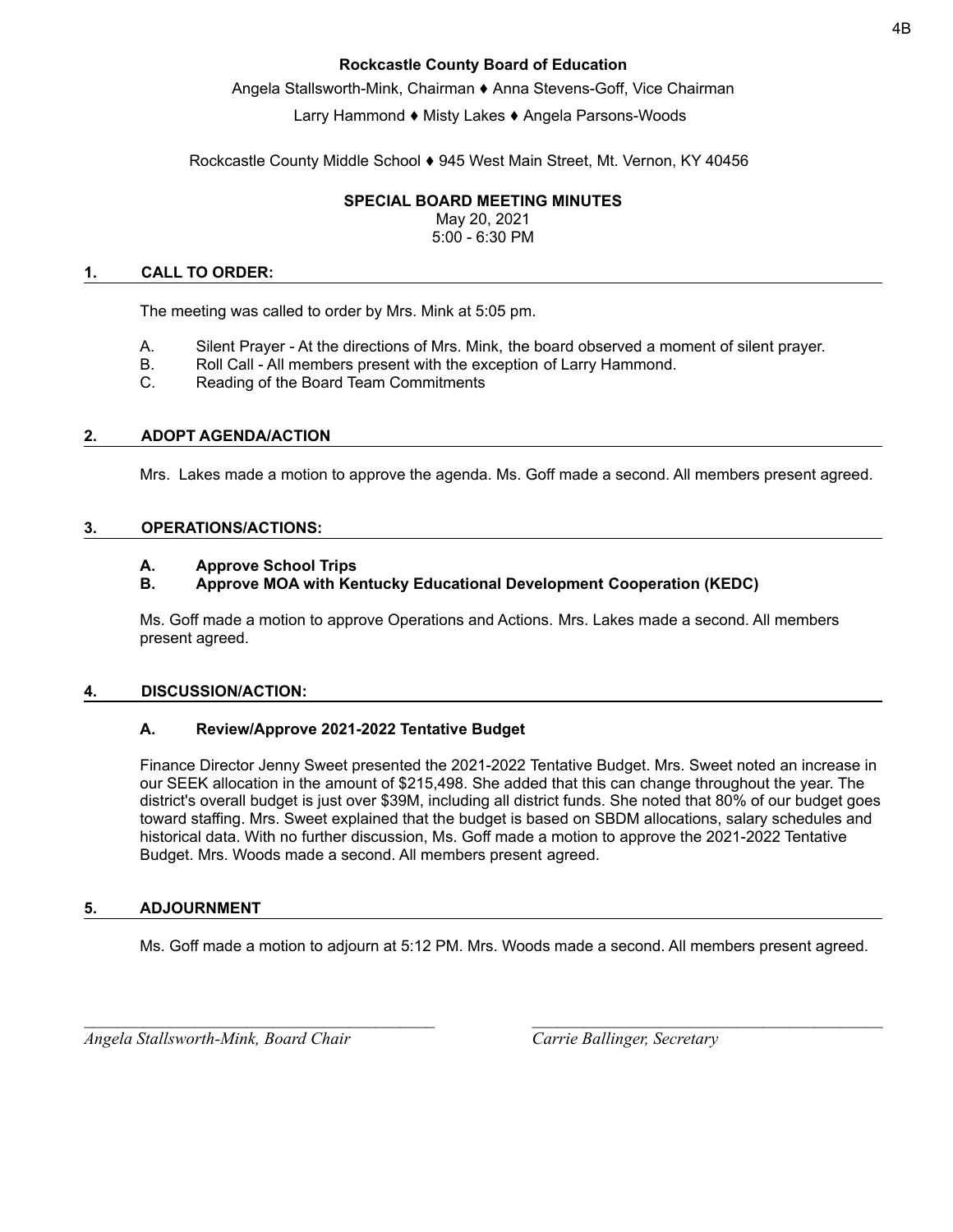# **STRATEGIC PLANNING COMMUNICATION FOLLOWING THE MEETING:**

#### **A. Strategic Planning Meeting – Session #6**

Trent Clark presented the Facilities Department SWOT analysis, highlighting the following:

- Strengths: All school buildings are considered to be in good condition.
- Weaknesses: All systems need replaced at RCMS, Bus Garage needs renovated or replaced, Central Office needs renovated, Academy needs system upgrades, MVES needs parking lot and site drainage, RCHS traffic issues and improved security booth, Athletic facilities need attention, RES needs kitchen renovation
- Opportunities:
	- New LED lighting, Solar Array to be installed at RCHS, bi-polar ionization for air quality improvement, replacement of MVES cooling tower, FEMA replacements of BES gutters and RCMS asphalt sealer (from ice storm), HVAC upgrades at MVES, door entry systems to be upgraded at all schools, new security booth and widening of drive at RCHS, improvements to MVES parking lot and site drainage, construction of central storage at RCHS and begin discussion on replacement of RCMS and renovation of football facility and track.
- Threats: Fluid cooler at MVES fails prior to replacement, finding qualified custodial/maintenance staff, funding for capital projects, losing community centric role of current middle school in new design

Brandon Reynolds presented the Technology Department SWOT analysis, highlighting the following:

- Strengths:
	- Existing Infrastructure
	- Reliable and high performing wireless coverage
	- 1:1 Chromebooks
	- Help Desk and fast response time
	- Mental Health staff monitoring student emails/files
	- Student internet traffic monitoring
	- Updated web filter
	- Clever sign-on
	- Automated Student Account Creation
- Weaknesses:
	- Age of of teacher workstations
	- Not enough time for training and teacher technology PD
	- Staff/Students failure to use proper line of communication for tech assistance
	- No clear consequences for students intentionally breaking devices or bad digital citizenship
	- No distinct wide plan for student digital citizenship training
	- Technology dept website needs improvement
	- Acceptable Use Policy needs updated
	- Academy Building network infrastructure is dated
- Opportunities:
	- ESSER funding to improve teacher work stations
	- Implementation of student ran help desk
	- STLP Implementation
	- Increase Security for IC by implementing SSO
	- Pursue USDA RUS grant
	- Increase staff Google certifications
	- Expand weekly internet reports to parents for their students
	- Improve teacher/administrator to student/parent communication via SendIt and new websites
	- Expand Classroom Relay so all teachers can view student chromebook screens
	- Move all data to Google Drive
- Threats:
	- Lack of dedicated funding for maintaining 1:1
	- Neglect of devices
	- Chromebook warranties are only 3 years
	- o Increasing demands of technology staff
	- Protection of confidential information
	- Student Screen TIme Overload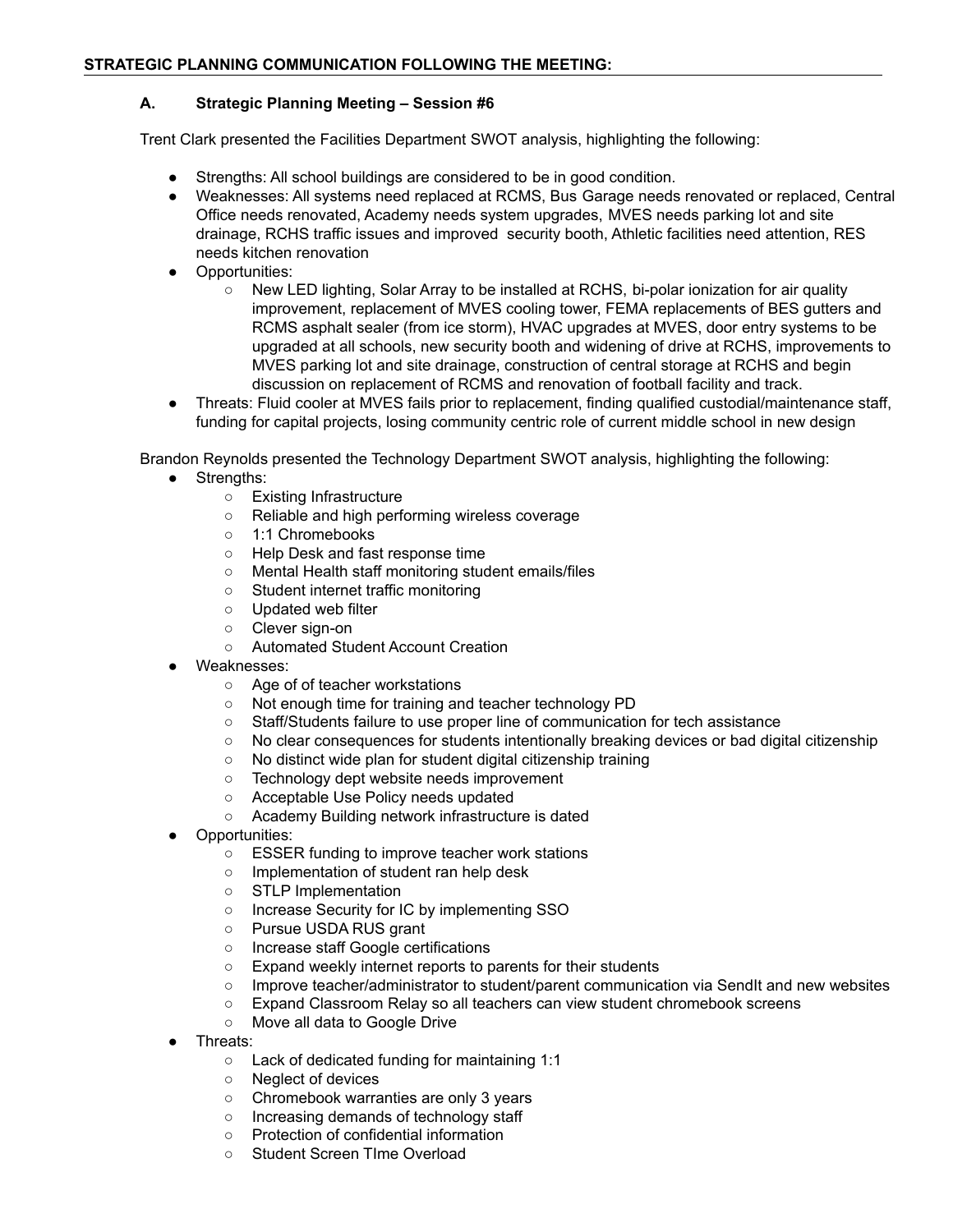- Cyberattacks on KDE and local networks
- Increased complexity of almost every area of technology

Ken Hopkins presented the Transportation Department SWOT analysis, highlighting the following:

- T-Codes
	- T1 Twice Daily, Greater Than 1 Mile = \$4 to \$6 Per Day 1480 students
	- T2 Twice Daily, Less Than 1 Mile = \$0 15 students
	- T3 Once Daily, Greater Than 1 Mile = \$2 to \$3 Per Day 246 students
	- T4 Once Daily, Less Than 1 Mile = \$0 21 students
	- $\circ$  T5 Special Transportation = \$8 to \$12 per day 24 students
	- $\circ$  NT Not Transported = \$0 993 students
	- $\circ$  Total Students Transported is 1,786 / 2,779 = 64%
- School Bus Fleet
	- Daily Route Buses = 45
		- 41 Regular Routes
		- 4 Special Needs Routes
			- 1 Special Needs Route To KSD In Danville
	- Spare Buses = 16
	- Total Number of Buses = 61
	- KDE Recommends Replacing 6% of Daily Route Buses Each Year (3)
- School Bus Depreciation
	- Funding received yearly for the first 14 years, for each school bus.

Depreciation Scale:

| Years:    | Percentage: | Total: |  |
|-----------|-------------|--------|--|
|           |             |        |  |
| $1 - 2$   | 12%         | 24%    |  |
| $3 - 8$   | 10%         | 60%    |  |
| $9 - 10$  | 8%          | 16%    |  |
| $11 - 14$ | 6%          | 24%    |  |
|           |             | 124%   |  |

- 1. We currently only have 1 Daily Route Bus (0601) out of Depreciation.
- 2. KDE Recommends having only 20% of the entire fleet out of Depreciation.
	- a. Currently 26% of our fleet is out of Depreciation.
- **School Bus Warranty** 
	- All new school buses come with a 5 Year Warranty.

Buses Under Warranty Since 2016:

- $\div$  2016/2017 = 21 (47%)
- $\div$  2017/2018 = 20
- $\div$  2018/2019 = 19
- $\div$  2019/2020 = 16
- $\div$  2020/2021 = 13
- $\div$  2021/2022 = 10 (22%)

| Year      | Odometer Mileage | Daily Mileage | Trips/Competition |
|-----------|------------------|---------------|-------------------|
| 2019/2020 | 462,965          | 3,251         | 33,699            |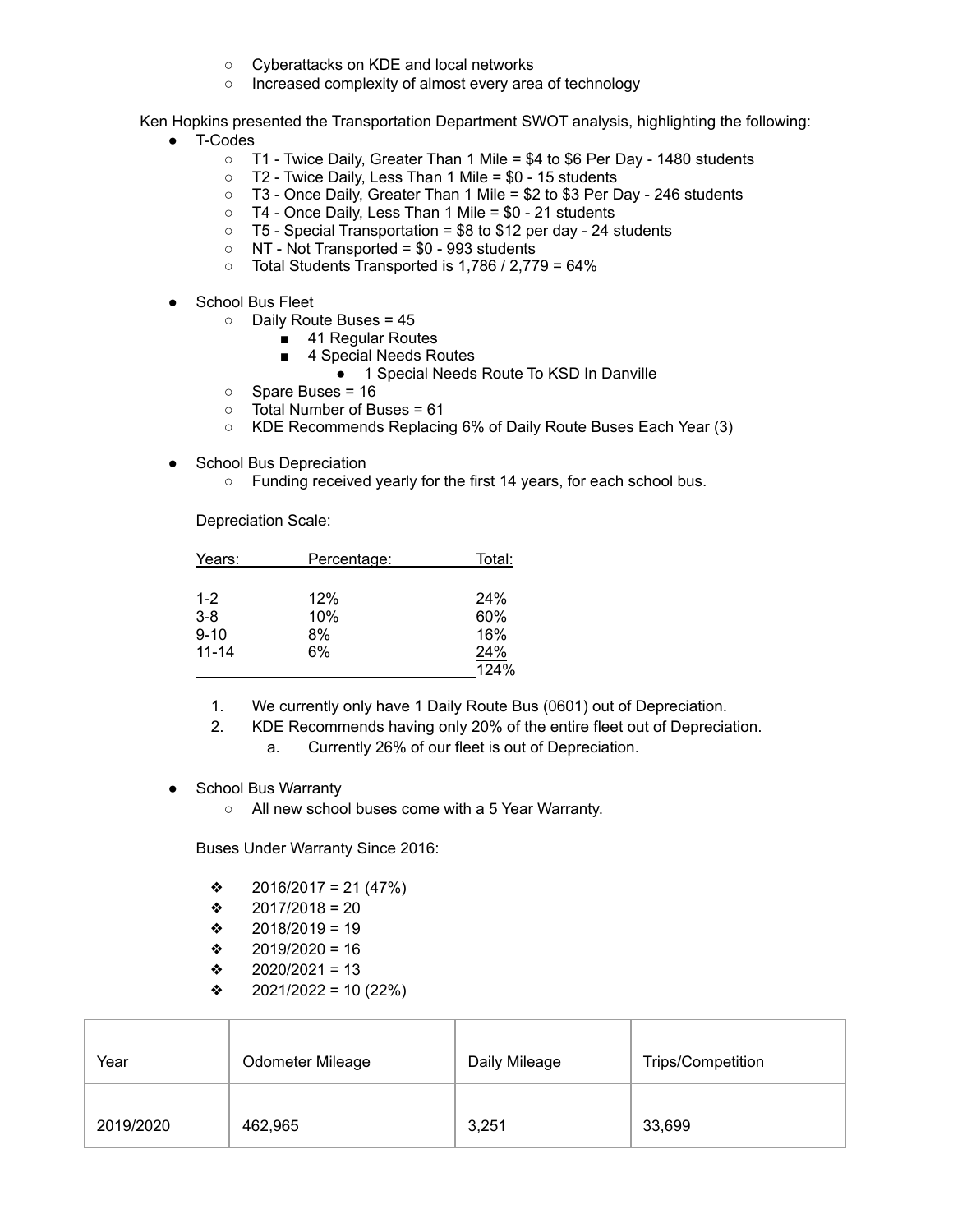| 2018/2019 | 607,599 | 3,249 | 50,500 |
|-----------|---------|-------|--------|
| 2017/2018 | 621,026 | 3,274 | 56,631 |

- **Opportunities for Improvement** 
	- Need More Drivers
	- Need More Monitors
	- New Buses
	- Aging Bus Garage

Jenny Sweet presented the Finance Department SWOT analysis, highlighting the following:

- Strengths:
	- District financial decisions are student focused on instructional program.
	- Unifying force of grants and partnerships to support Fund 2 staff and expenditures
	- Cash Flow corrective measures implemented for stabilization ( \$1.4M monthlyand June \$4.2M payroll obligations).
	- Safe work environment with risk management strategies.
	- Responsible decision making and good management = cost savings.
	- Strong district contingency over \$1.8M (2% required/7% maintained).
	- Continuous monitoring and adjustments are made based on staffing allocations.
	- Established detailed staffing formula for SBDM allocations.
	- Analysis of historical revenues and expenditures data for long-range financial planning.
- Weaknesses:
	- Lack of Human Resources position to support needs of our education workforce.
	- Historical tax rate decisions, have resulted in long-term negative district financial growth.
	- Anatomy not granted to those who best understand the needs of the district, to make financial decisions based on student needs, data and district goals.
	- District monies of \$3M in CD's not prioritized for direct student impact or visionary plan.
	- $\circ$  Limited community growth = less local revenues.
	- Gaps in per-pupil funding between the state's poorest and wealthiest districts continue to grow.
- Opportunities:
	- Energy Project to maximize savings and priority needs.
	- Bonding Potential Growth to \$17.2M
	- Efforts to shift use of Capital Outlay Funds for bus purchases to General Fund to maximize future bonding potential.
	- Support for instructional programs maximized with leaders pursuing grants. Strong Fund 2 Budget of \$3.4M prior to COVID relief funds.
	- Build upon community support of RCS for facility needs.
- Threats:
	- Potential for SEEK reductions due to enrollment loss.
	- Lack of Cyber Insurance to protect against possible attacks.
	- COVID 19 ramifications.
	- District must be granted authority to develop innovative instructional plans to prevent loss of enrollment due to open borders legislation. Result will be negative impact on revenues.
	- SEEK shortfalls due to reduced revenues at the state level.

Jamie Saylor presented the Food Service Department SWOT analysis, highlighting the following:

- Strengths:
	- ALL STUDENTS ELIGIBLE TO EAT FREE!
	- Community Eligibility Program (CEP) was implemented in SY 2015-2016
	- School meals participation has increased annually and remains steady.
	- Breakfast participation has made large gains since the 2013-2014 School Year.
	- 2nd Chance Breakfast at MVES, RCMS and RCHS
	- Increased reimbursements for 7 consecutive years (excluding 2020 when the year was cut short)
	- Improved cafeteria environment at RCHS with interior design improvements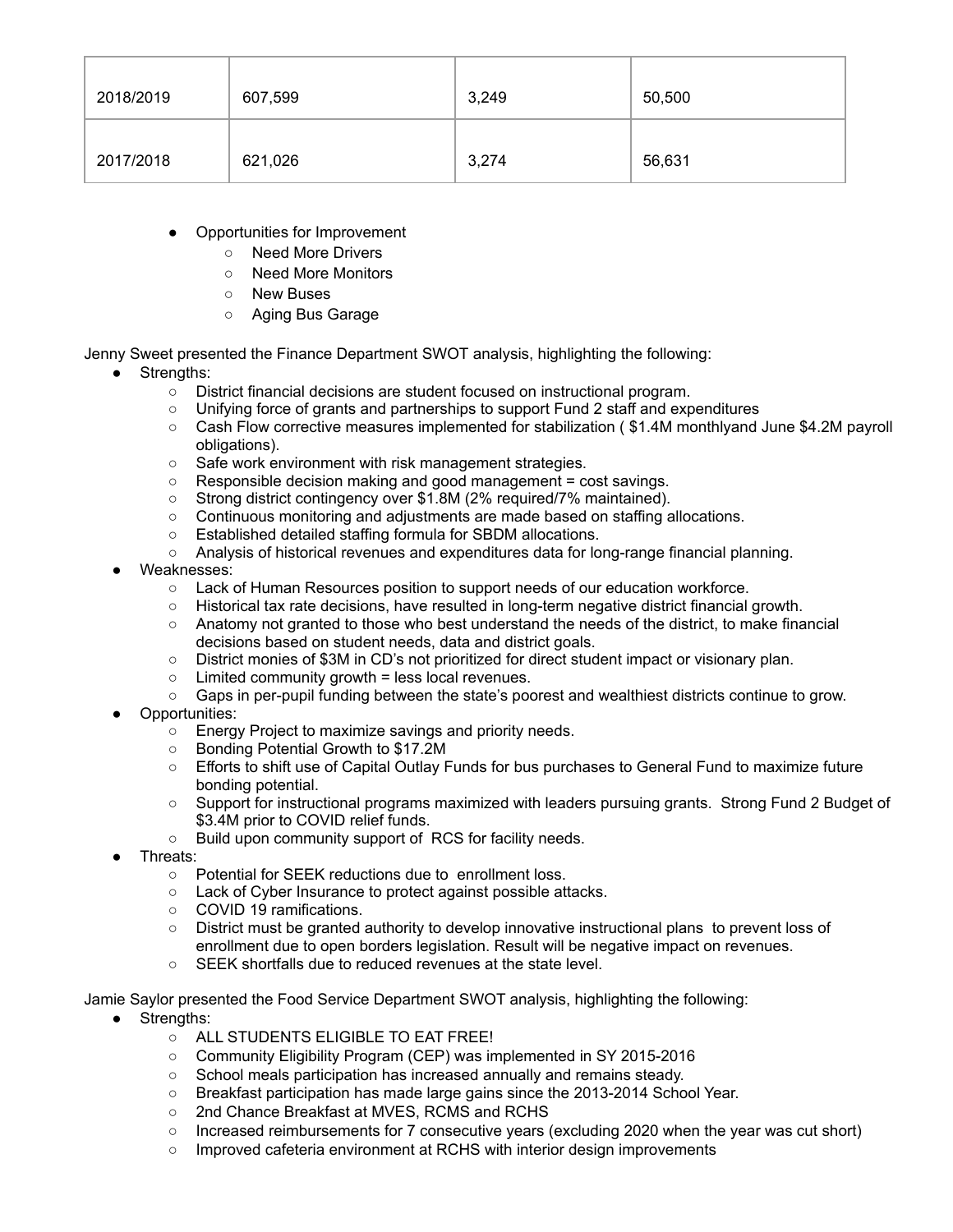- Expansion of the After School Snack Program
- Exemplary Administrative Compliance Reviews by KDE in 2015 and 2018
- Awarded 3 Equipment Assistance Grants over the last three years.
- Weaknesses:
	- The need to modernize cafeteria spaces, especially at RCMS and RES.
	- Summer Food Service Program (SFSP) offerings and site locations. If non-congregate waivers remain in place after the pandemic, this would have a major positive impact on SFSP in our area.
	- Offer more options during lunch (made additions in 2019-2020 school year and will resume with the 2021-2022 school year).
	- How to best serve our MyRock Online population and offer better quality food options.
	- The need to review staff schedules, efficiency, training and include time for menu experimentation.
	- Outdated/old equipment.
- Opportunities:
	- Many USDA waivers have made it possible to serve our students in ways that were never allowed before. We need to advocate that some of these waivers stay in place even after the pandemic is over. (Examples: Meal Time Waivers, Non-Congregate Waivers, Parent Pick-Up Waivers)
	- Addition of AppHarvest at RCHS. This will provide fresh lettuce for all schools across the district.
	- Partnerships with local churches, government and community organizations made through the Rocket Refuel program. How can we expand these partnerships for more options in the summer months?
	- Recently awarded an additional USDA Equipment Assistance Grant to make upgrades to the RCMS kitchen (new combi oven).
	- KDE has purchased a new Point of Sale service for all districts which will be implemented in the 2021-2022 school year.
- Threats:
	- How to serve meals to students who choose MyRock Online.
	- $\circ$  100 virtual students is equal to \$115,260 of reimbursement in a single school year.
	- Loss of students to home-school. Under federal regulations, home-school students cannot be served by the National School Lunch and Breakfast Programs (only the Summer Food Service Program).
	- Loss of USDA waivers following the 2021-2022 school year.
	- The possibility of stricter milk (only fat-free), sodium and whole grain requirements returning to the USDA meal pattern could result in less student-accepted menu offerings. There are waivers in place for next school year, but no guarantees for the years following.
	- Ability to recruit and retain quality staff.

Wendy King presented the Special Education Department SWOT analysis, highlighting the following:

- Strengths:
	- Curriculum being modified to meet student needs.
	- Teacher creativity and resourcefulness
	- Understanding evaluation and identification of students with special needs
	- Offering of a wide range of services for special education students
	- Problem solving teams provide suggestions and interventions for students
- Weaknesses:
	- No standardized curriculum
	- Not all teacher are trained to modify curricula
	- Insufficient time for individualized instruction
	- Lack of textbooks
	- Workload of teachers
	- No training for regular teachers handling special needs students
	- Limited understanding of RI district-wide
	- Not properly co-teaching or collaborating
	- Disparity between the perceptions of general education teachers and special education teachers on the effectiveness of special education services across the district
- Opportunities:
	- PD opportunities relating to special education matters and include general education staff
	- Work collaboratively across the district
	- Centralized curriculum/High Yield Strategies
	- Encourage parents to participate in curriculum creation
	- Teacher can train parents for more awareness in special education programs, events and activities